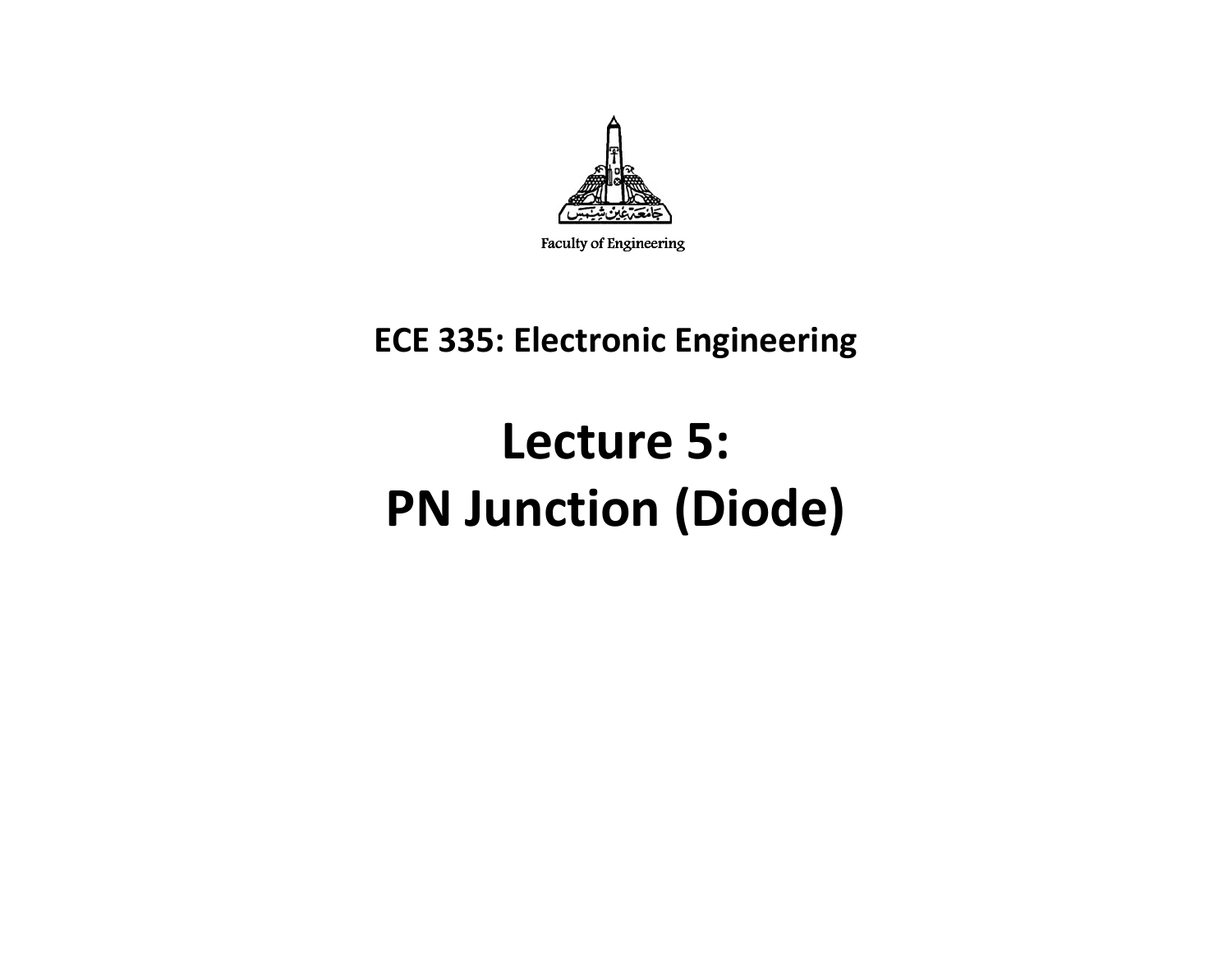### **The PN Junction**

**Steady State<sup>1</sup>**



 $N_A$  $N_{D}$ 

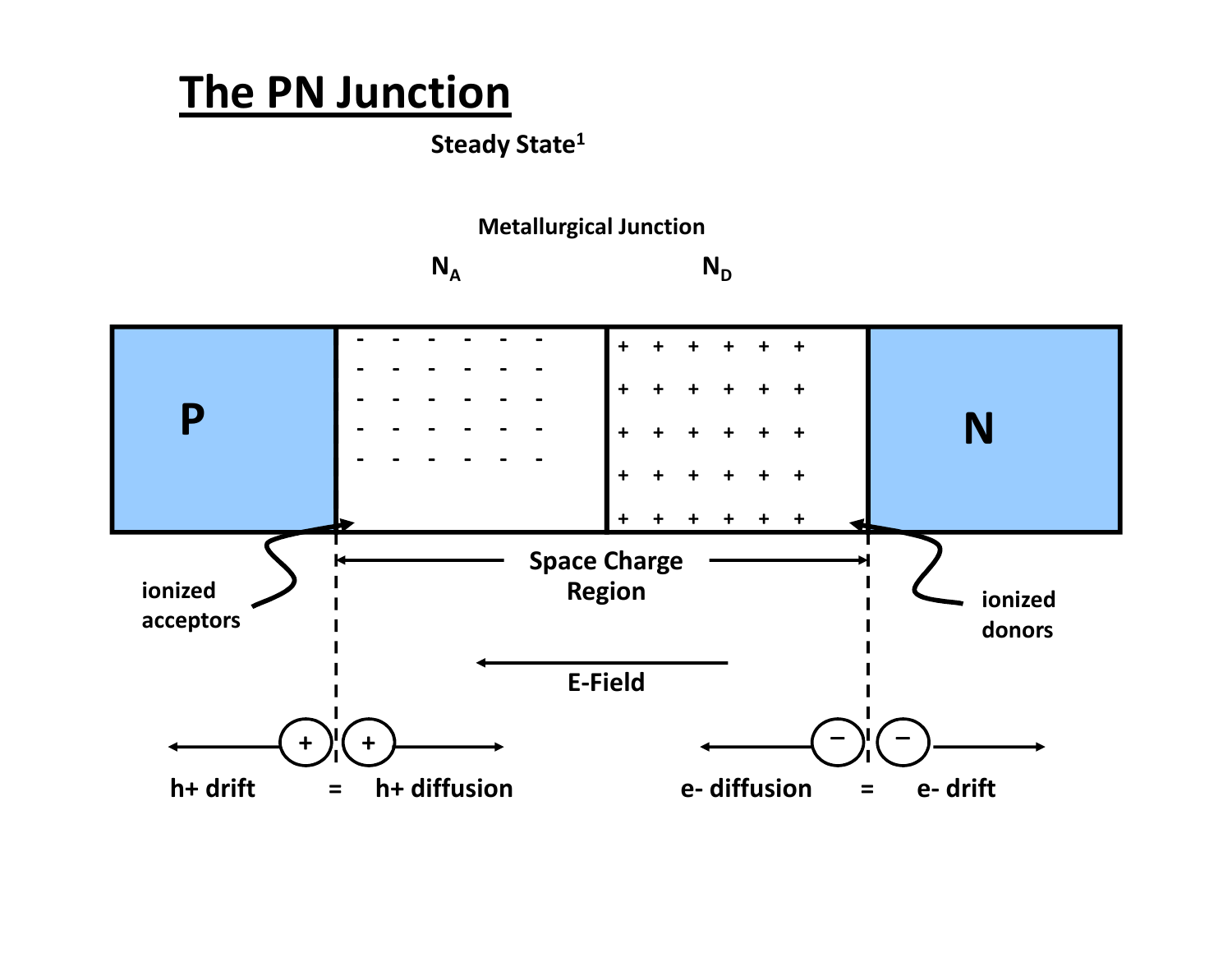### **The PN Junction**



At steady state, when no external source is connected to the pn junction, diffusion and drift balance each other out for both the holes and electrons

**Depletion Region:** This region includes the net positively and negatively charged regions. The space charge region does not have any free carriers. The width of the space charge region is denoted by W in pn junction formulae.

**Metallurgical Junction:** The interface where the p- and n-type materials meet.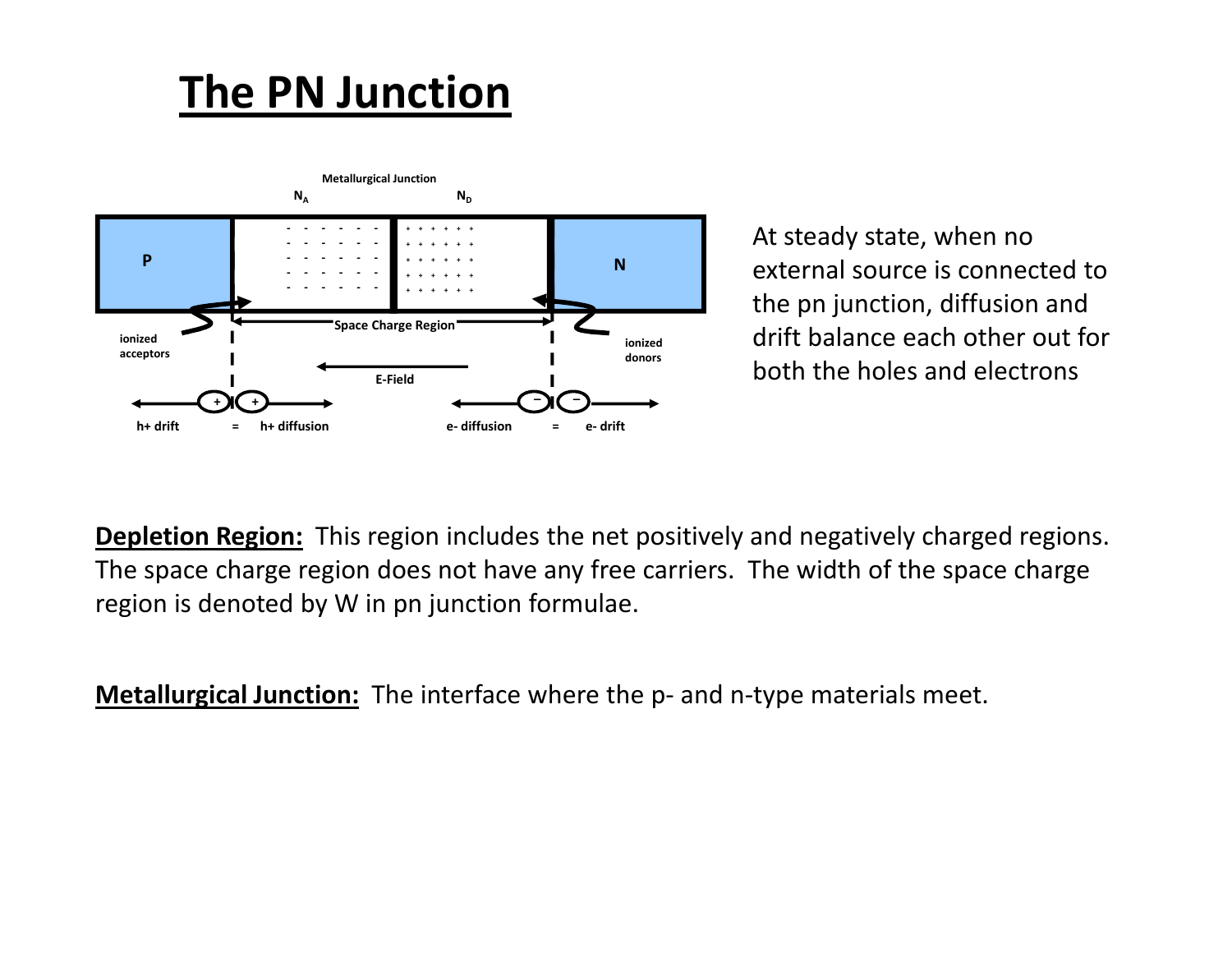### **The Biased PN Junction**



The pn junction is considered biased when an external voltage is applied.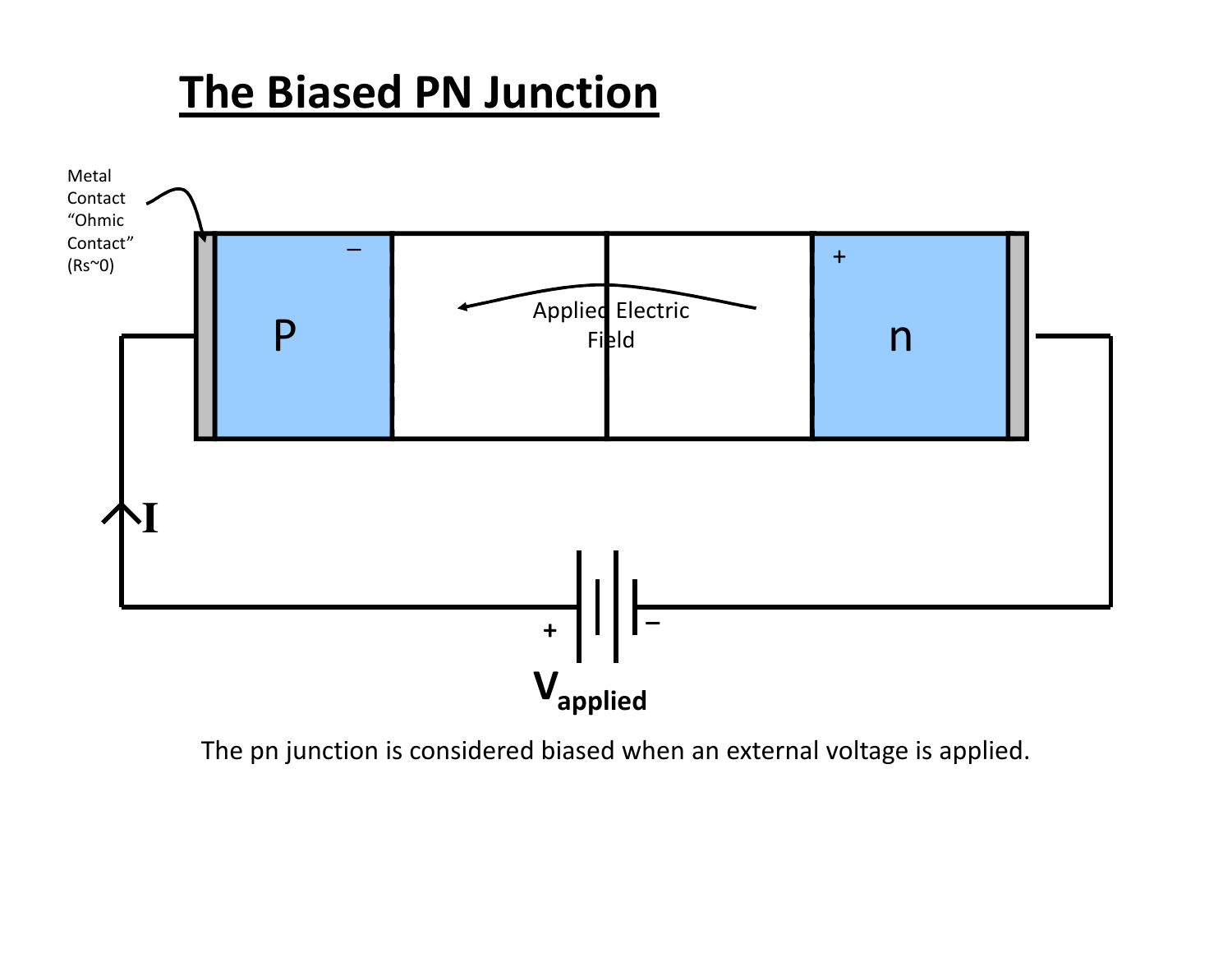## **The Biased PN Junction**

#### Forward Bias:

 $\mathsf{V}_{\mathsf{applied}}$  >  $\mathsf{O}$ 

- •Depletion region shrinks slightly in width.
- Energy required for charge carriers to cross the depletion region decreases exponentially.
- As the applied voltage increases, current starts to flow across the junction.
	- • The barrier potential of the diode is the voltage at which appreciable current starts to flow through the diode.
- $\bullet$ The barrier potential varies for different materials.

#### Reverse Bias:

 $\rm V_{applied}$   $<$   $\rm O$ 

Depletion region widens.

A small leakage current, I<sub>s</sub> (saturation current) flows under reverse bias conditions.

This saturation current is made up of electron-hole pairs being produced in the depletion region.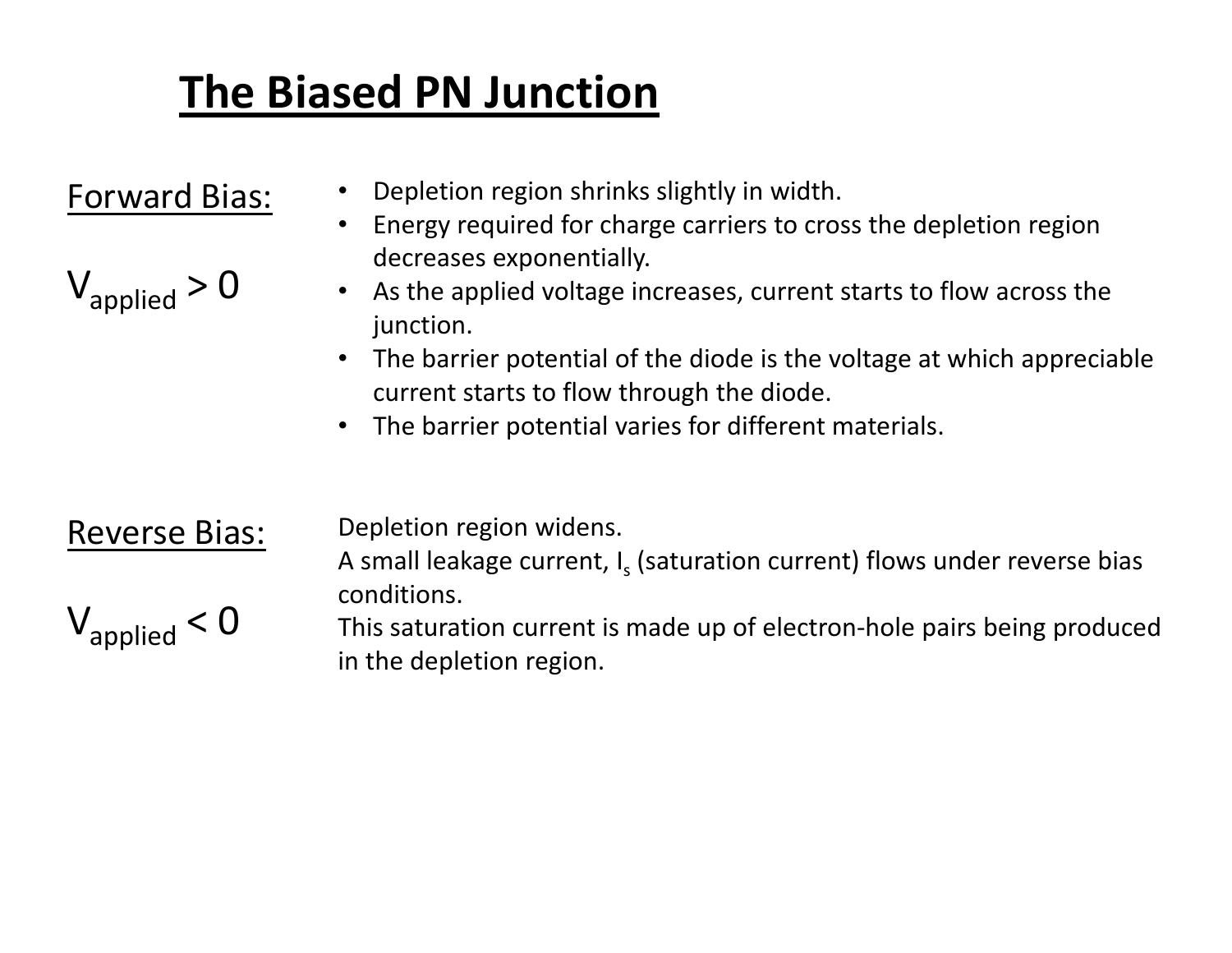### **Properties of Diodes**

Figure  $1.10$  – The Diode Transconductance Curve<sup>2</sup>



- $\bm{\mathsf{V}}_\text{D} = \bm{\mathsf{Bias}}$  Voltage
- $I_D$  = Current through Diode. I<sub>D</sub> is Negative<br>' for Reverse Bias and Positive for Forward Bias
- $I_S$  = Saturation Current
- $V_{\text{BR}}$  = Breakdown Voltage
- $V_{\phi}$  = Barrier Potential Voltage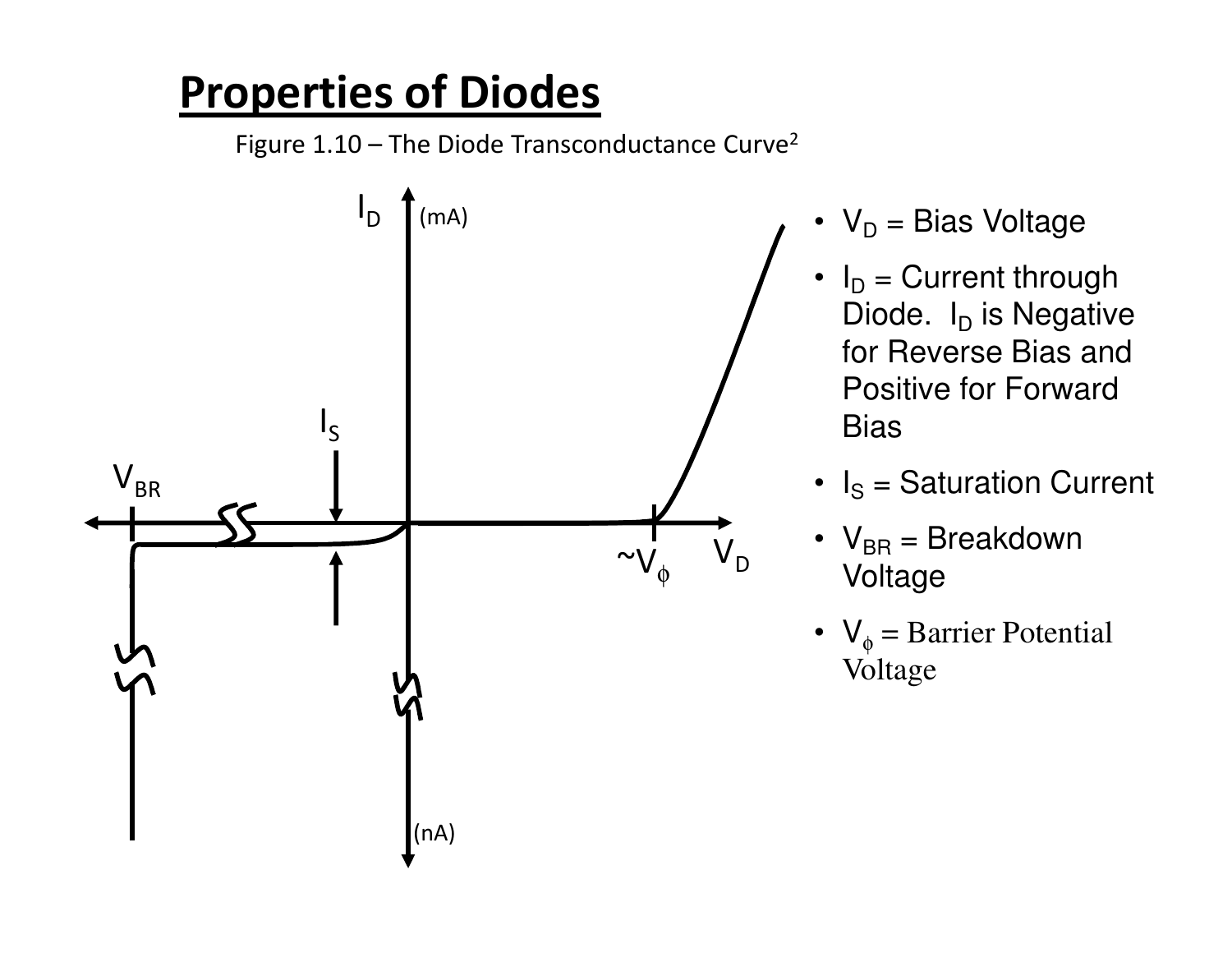**ID = I S(eVD/**η**VT – 1)**

• As described in the last slide,  $\mathsf{I}_\mathsf{D}$  $_{\sf D}$  is the current through the diode, I S $_\mathrm{S}$  is the saturation current and  $\mathsf{V}_\mathsf{D}$  $_{\mathsf{D}}$  is the applied biasing voltage.

$$
V_T = \frac{kT}{q}
$$

**k** = 1.38 x 10<sup>-23</sup> J/K

 $T =$  temperature in Kelvin  $q = 1.6 \times 10^{-19}$  C

- 
- η is the emission coefficient for the diode. It is determined by the way the interdiode is constructed. It somewhat varies with diode current. For a silicon diode  $\eta$  is around 2 for low currents and goes down to about 1 at higher currents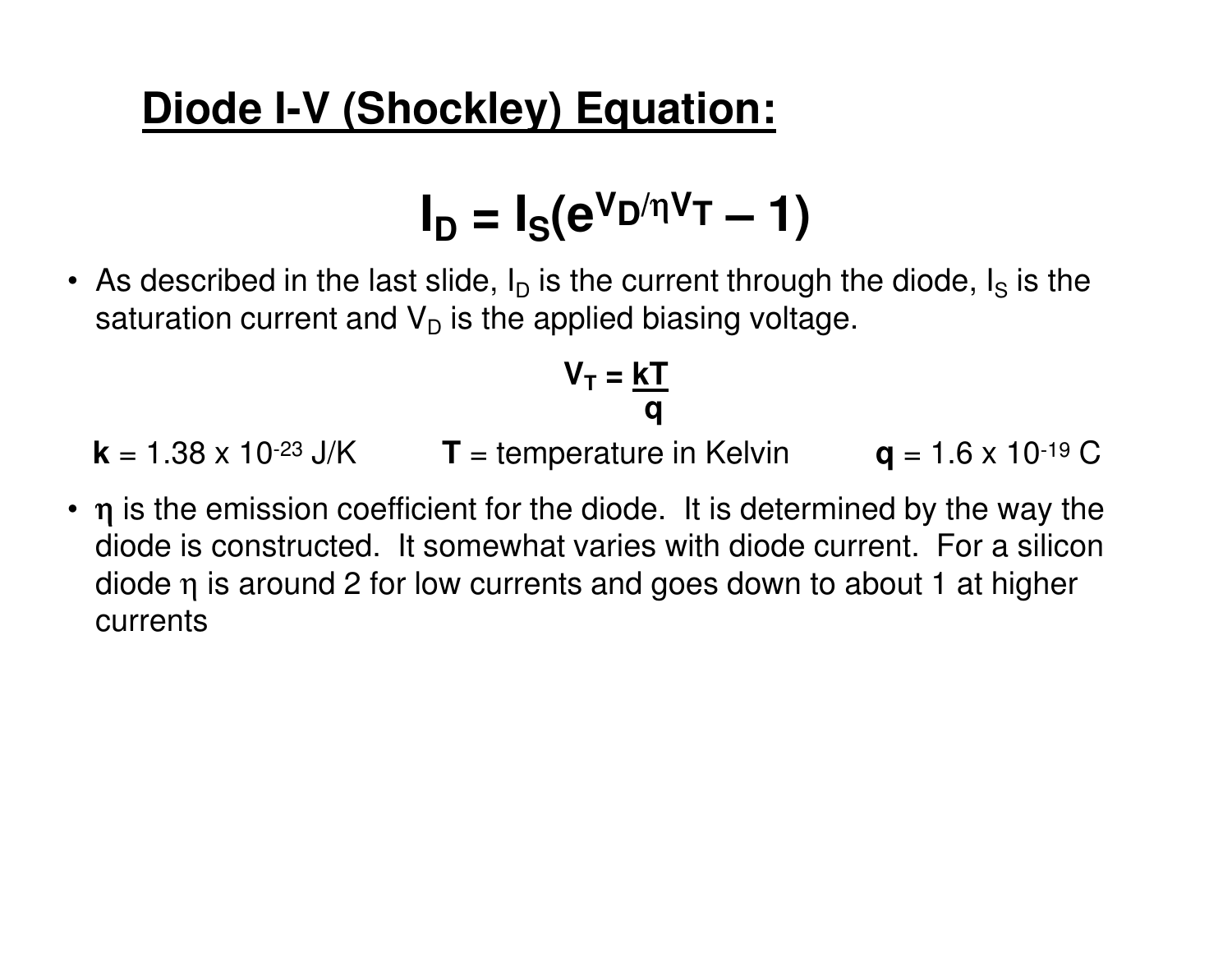### PN Junction Diodes:

Are used to allow current to flow in one direction while blocking current flow in the opposite direction. The pn junction diode is the typical diode that has been used in the previous circuits.



Schematic Symbol for a PN Junction Diode



Representative Structure for a PN Junction Diode

#### Zener Diodes:

 Are specifically designed to operate under reverse breakdown conditions. These diodes have a very accurate and specific reverse breakdown voltage.



Schematic Symbol for a Zener Diode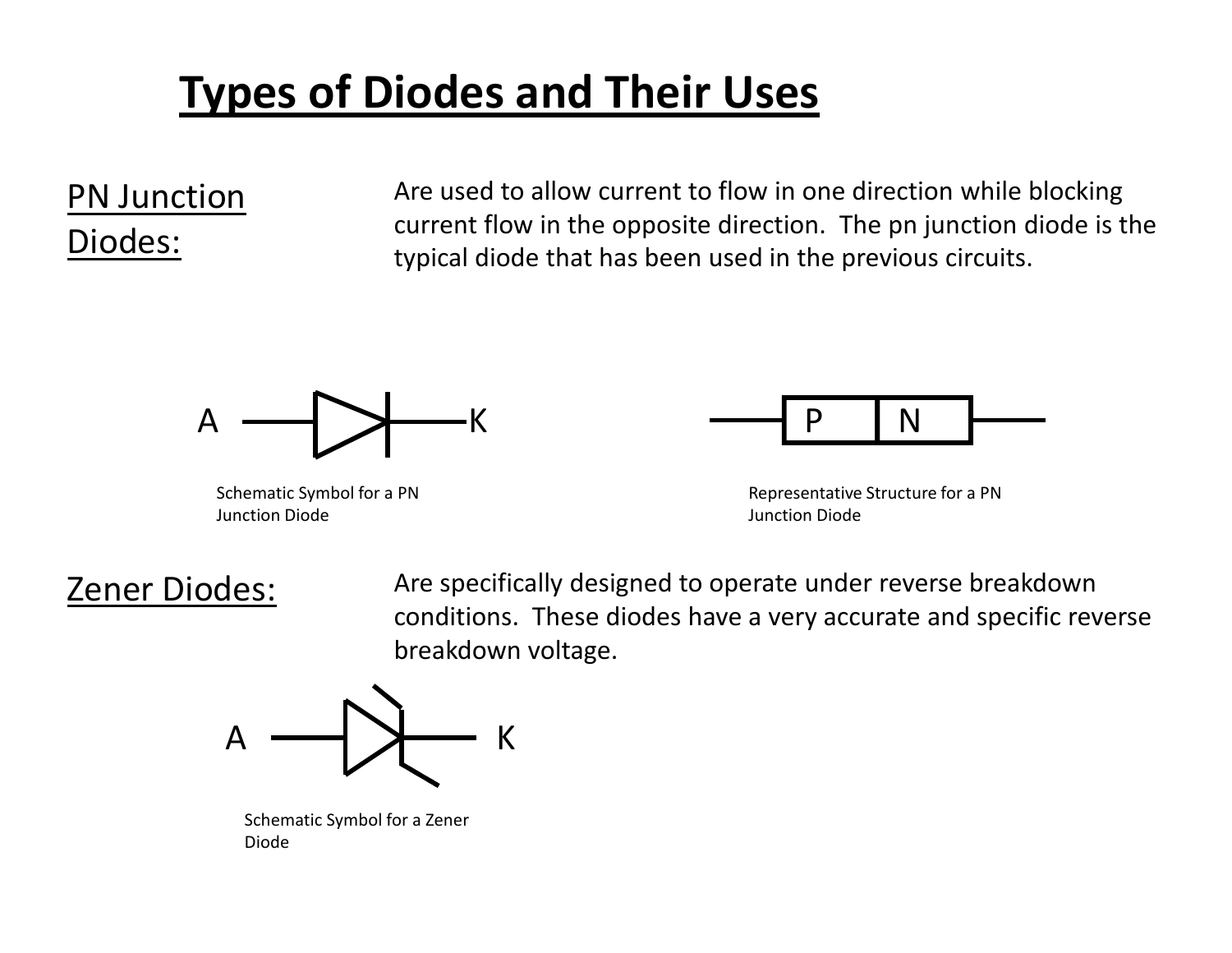#### Schottky Diodes:



 These diodes are designed to have a very fast switching time which makes them a great diode for digital circuit applications. They are very common in computers because of their ability to be switched on and off so quickly.

Schematic Symbol for a Schottky Diode

#### Shockley Diodes:

The Shockley diode is a four-layer diode while other diodes are normally made with only two layers. These types of diodes are generally used to control the average power delivered to a load.



Schematic Symbol for a four-layer Shockley Diode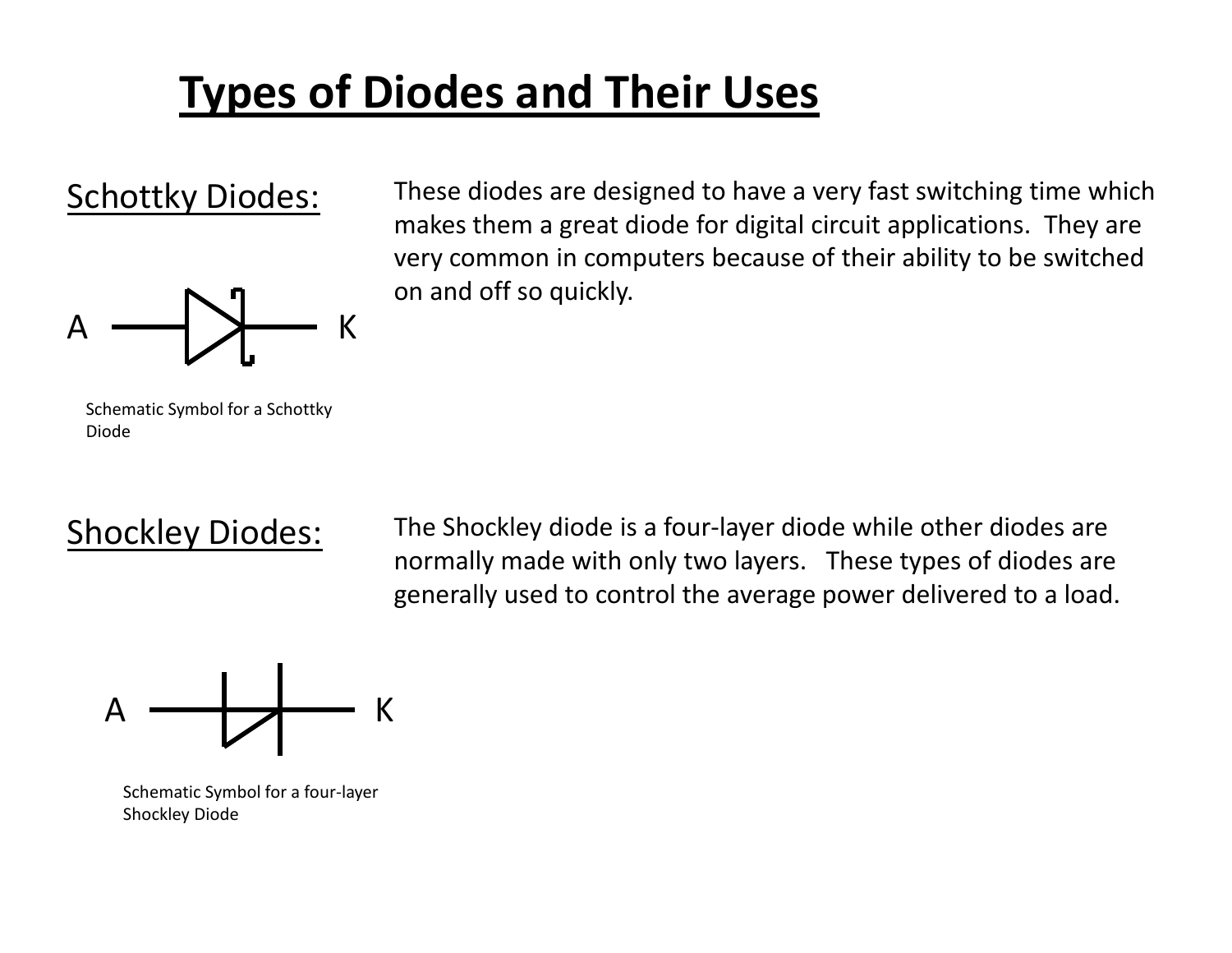Light-Emitting Diodes (LED):

- • Light-emitting diodes are designed with a very large bandgap so movement of carriers across their depletion region emits photons of light energy.
- Lower bandgap LEDs (Light-Emitting Diodes) emit infrared radiation, while LEDs with higher bandgap energy emit visible light.
- $\bullet$  Many stop lights are now starting to use LEDs because they are extremely bright and last longer than regular bulbs for a relatively low cost.



Schematic Symbol for a Light-Emitting Diode

The arrows in the LED representation indicate emitted light.